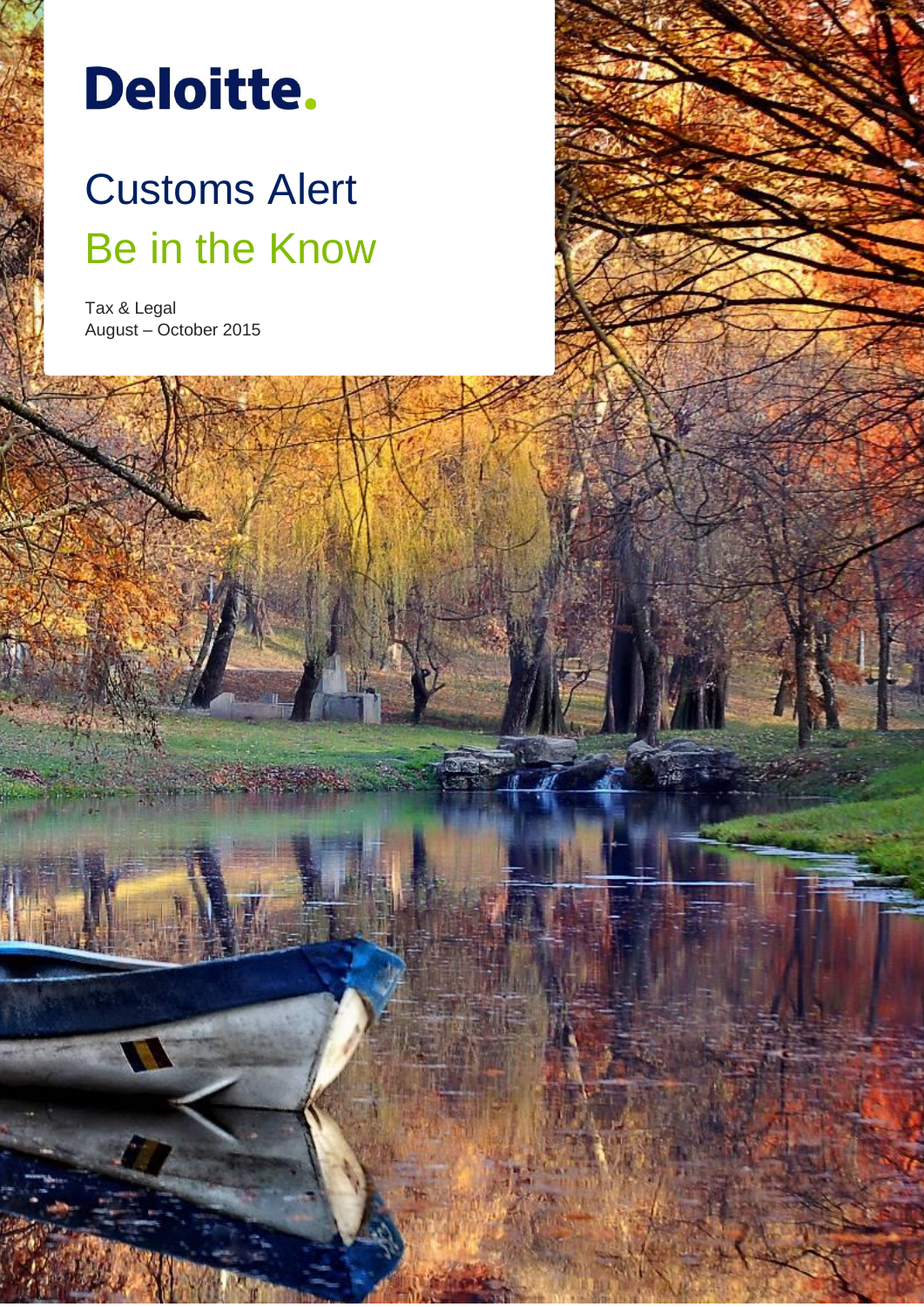# 1. General

In this Customs Alert, we provide a brief summary of new documents adopted during sessions of the Eurasian Economic Commission (the "EEC") within the framework of the Eurasian Economic Union (the "EEU") between Belarus, Kazakhstan, Russia, Armenia and Kyrgyzstan, and published on the official EEU website http://eaeunion.org/ and EEU legal portal http://docs.eaeunion.org/ru-ru/. Also, we offer you a summary of new Kazakhstan regulatory legal acts dealing with international trade.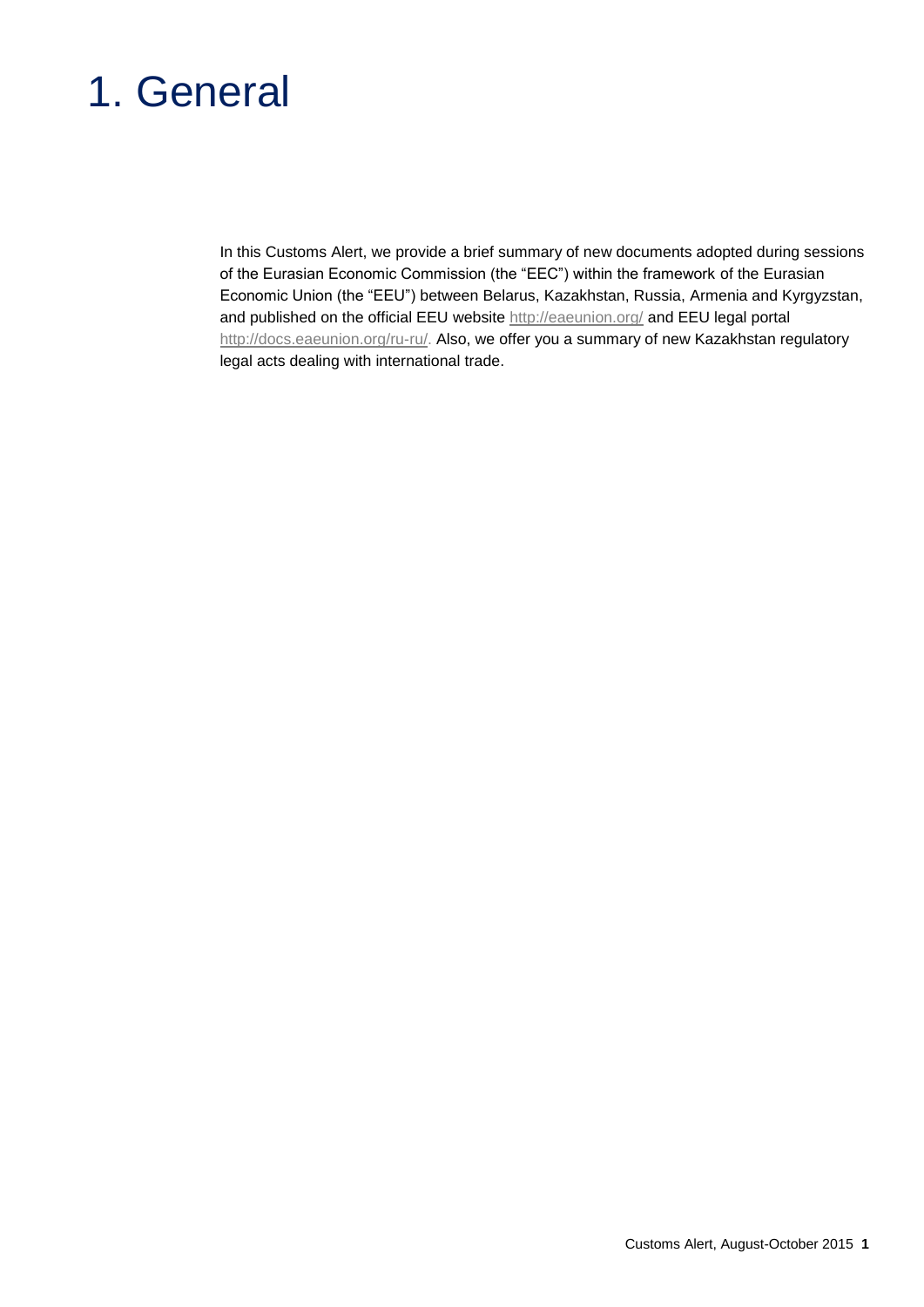# 2. Eurasian Economic Union

#### **Free trade zone with Israel**

The Supreme Eurasian Economic Council has started talks with the Israeli Government to enter into a free trade zone treaty with the Eurasian Economic Union.

We will keep you up to date about the status and results of the talks in future issues.

**Council Resolution № 49 dated 21 August 2015**

#### **Customs value of imported goods**

EEC Board Resolution № 118 dated 22 September 2015 has approved Rules for the accounting treatment of interest payments when calculating the customs value of goods (the "Rules"). The term "interest payments" means customers' interest payments made within the framework of financial relationships to purchase imported (estimated) goods.

The Rules are applied to determine the customs value of goods when using the transaction with imported goods method (method 1), and when other methods are used to determine customs value (methods 2 - 6).

If financing (within the framework of a financing agreement or foreign economic agreement) is provided by a seller (including in the form of payment deferrals or instalments) or banks, loan organisations, other legal entities or individuals, **interest is not included in the customs value of imported goods, provided the conditions** established by the Rules are met.

Interest payments are not included in the customs value of imported goods if the following conditions are met simultaneously:

- 1) interest payments are referred to separately from the price actually paid or due for imported (estimable) goods (for example, in a separate invoice line)
- 2) financial relations are drawn up in writing or electronically in a separate financial agreement or section of a foreign trade agreement
- 3) imported (estimable) goods are sold at the price declared as the price actually paid or due, i.e. the seller does not include interest in the price, and even if financial relations did not exist with the purchaser the goods would have been sold at the same price
- 4) the interest rate in a financing agreement or foreign trade agreement does not exceed that deemed typical for similar financing relationship in the same country and for the relevant period in which the financing agreement or foreign trade agreement were concluded

If a seller allowing a customer to defer payments for goods does not highlight interest in the price actually paid or due, and fixes prices for goods in a foreign economic agreement based on payment deadlines, **this type of financing will impact the customs value of goods**. In this case, **the price actually paid by the customer is used to determine the customs value of imported (estimable) goods**.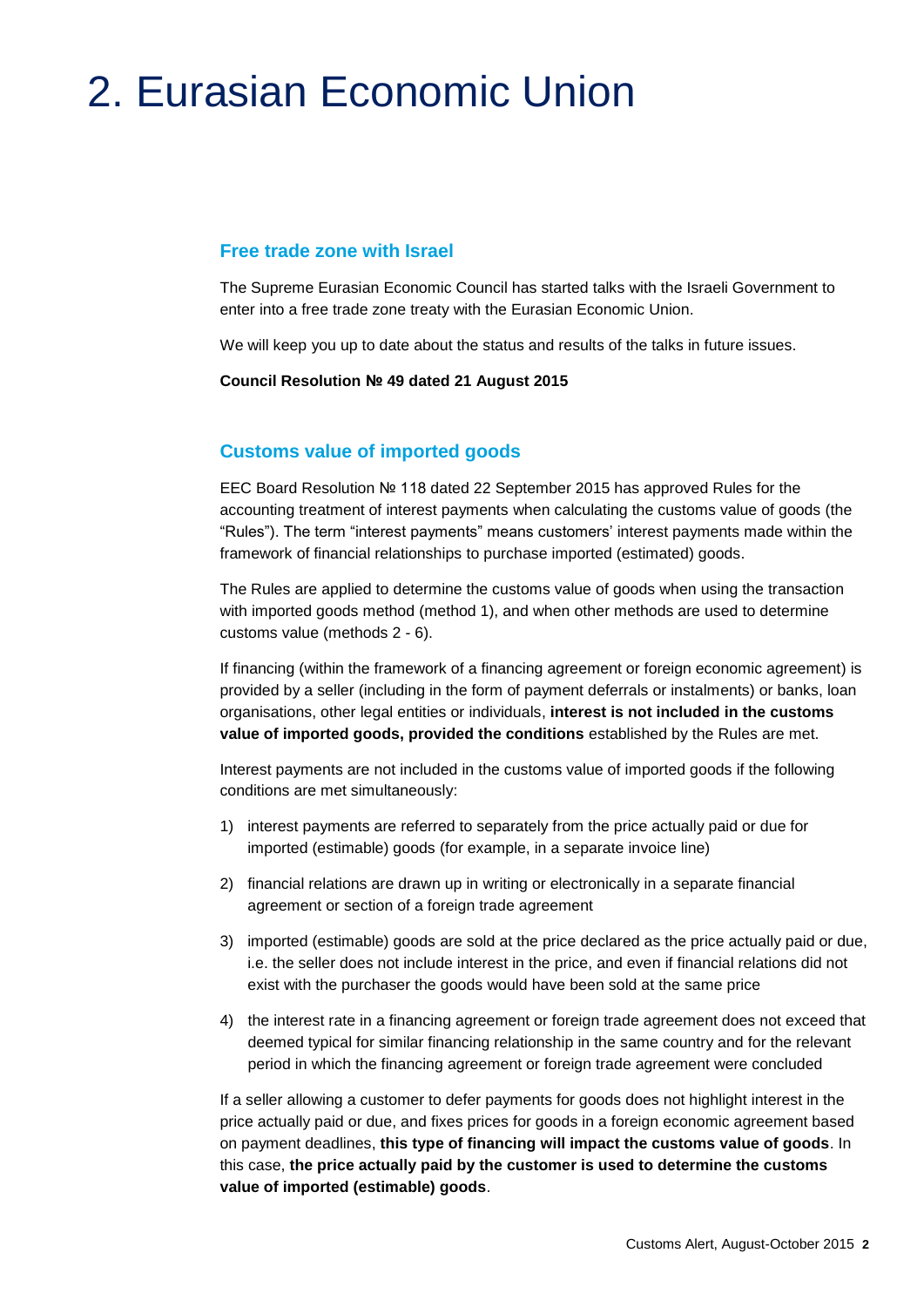Furthermore, the Rules provide examples of cases when interest should be included in the customs value of imported goods and it should not be included.

#### **The Resolution enters into force on 23 October 2015.**

#### **Anti-dumping measures in relation to steel tubes**

EEC Board Resolution № 101 dated 18 August 2015 has introduced anti-dumping duties on Chinese seamless steel pipes used in the drilling and operation of oil and gas wells and imported into the EEU.

The anti-dumping measures will be in place for five years.

| <b>EEU FEA CN</b><br><b>Code</b>                                                                                                                                                                         | <b>Manufacturer</b>                                                                                                                                                                                                                                                                                                                                                                                                                                                                                                                                                                                                                                                                                     | <b>Anti-dumping</b><br>duty (% of<br>customs value) |
|----------------------------------------------------------------------------------------------------------------------------------------------------------------------------------------------------------|---------------------------------------------------------------------------------------------------------------------------------------------------------------------------------------------------------------------------------------------------------------------------------------------------------------------------------------------------------------------------------------------------------------------------------------------------------------------------------------------------------------------------------------------------------------------------------------------------------------------------------------------------------------------------------------------------------|-----------------------------------------------------|
| 7304 22 000 1                                                                                                                                                                                            | Tianjin Pipe Manufacturing Co., Ltd.                                                                                                                                                                                                                                                                                                                                                                                                                                                                                                                                                                                                                                                                    | 31%                                                 |
| 7304 22 000 2<br>7304 22 000 9                                                                                                                                                                           | Hengyang Valin Steel Tube Co., Ltd.;<br>Hengyang Valin MPM Co., Ltd.                                                                                                                                                                                                                                                                                                                                                                                                                                                                                                                                                                                                                                    | 25.21%                                              |
| 7304 23 000 1                                                                                                                                                                                            | Hunting Energy (Wuxi) Co. Ltd.                                                                                                                                                                                                                                                                                                                                                                                                                                                                                                                                                                                                                                                                          | 12.23%                                              |
| 7304 23 000 2<br>7304 23 000 9<br>7304 24 000 1<br>7304 24 000 2                                                                                                                                         | Shanghai Hilong Drill Pipe Co., Ltd.;<br>Nantong Hilong Steel Tube Co., Ltd.;<br>Shanghai Tube-Cote Petroleum Pipe Coating Co., Ltd.<br>Shengli Oil Field Freet Petroleum Equipment Co., Ltd.;<br>Shengli Oil Field Freet Petroleum Steel Pipe Co., Ltd.;<br>Jiangsu ChangBao Steel Tube Limited Co.;<br>Jiangsu ChangBao Precision Steel Tube Co., Ltd.;<br>Shandong Molong Petroleum Machinery Co., Ltd.;<br>Dongying Weima Petroleum Drilling Tools Co., Ltd.;<br>Tianjin Tiangang Special Petroleum Pipe Manufacture<br>Co., Ltd.;<br>Dalipal Pipe Company;<br>Anhui Tianda Oil Pipe Company Limited;<br>Pan Gang Group Chengdu Steel & Vanadium Co., Ltd.;<br>Baoji Petroleum Steel Pipe Co., Ltd. | 12.30%                                              |
| 7304 24 000 3<br>7304 24 000 4<br>7304 24 000 5<br>7304 24 000 6<br>7304 24 000 9<br>7304 29 100 1<br>7304 29 100 2<br>7304 29 100 3<br>7304 29 100 9<br>7304 29 300 1<br>7304 29 300 2<br>7304 29 300 3 |                                                                                                                                                                                                                                                                                                                                                                                                                                                                                                                                                                                                                                                                                                         | 23.18%                                              |
| 7304 29 300 4<br>7304 29 300 9<br>7304 29 900 1<br>7304 29 900 9                                                                                                                                         | Others                                                                                                                                                                                                                                                                                                                                                                                                                                                                                                                                                                                                                                                                                                  | 31%                                                 |

Furthermore, steel seamless pipe imports are exempt from anti-dumping duties, provided the manufacturers are in the approved list<sup>1</sup>, and the manufacturer provides a standard certificate signed by an authorised official and stamped.

<sup>1</sup> Appendix 3 to EEC Council Resolution № 101 dated 18 August 2015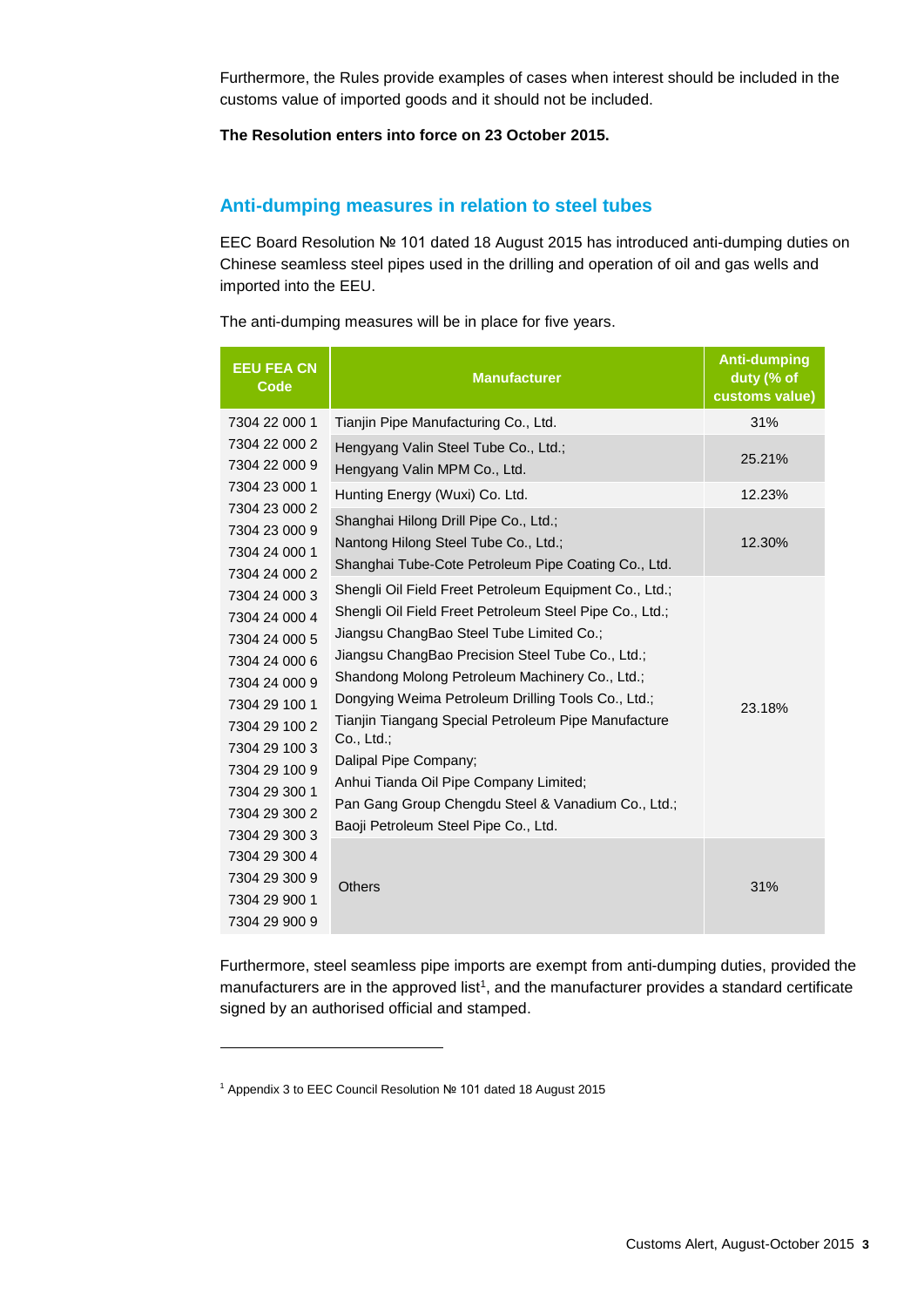EEC Board Resolution № 133 dated 6 October 2015 has extended anti-dumping duties on steel tubes from Ukraine until 5 July 2016, inclusive.

| <b>EEU FEA CN</b><br><b>Code</b>                                                                                                                                                                                                                                                                               | <b>Manufacturer</b>                                                                                                                                                | <b>Anti-dumping</b><br>duty (% of<br>customs value) |
|----------------------------------------------------------------------------------------------------------------------------------------------------------------------------------------------------------------------------------------------------------------------------------------------------------------|--------------------------------------------------------------------------------------------------------------------------------------------------------------------|-----------------------------------------------------|
| 7304 24 000 1<br>7304 24 000 2<br>7304 24 000 3<br>7304 24 000 4<br>7304 24 000 5<br>7304 24 000 6<br>7304 24 000 9<br>7304 29 100 1<br>7304 29 300 1<br>7304 29 100 2<br>7304 29 300 2<br>7304 29 100 3<br>7304 29 300 3<br>7304 29 300 4<br>7304 29 100 9<br>7304 29 300 9<br>7304 29 900 1<br>7304 29 900 9 | Pipe casing                                                                                                                                                        | 18.9%                                               |
| 7304 24 000 1<br>7304 24 000 2<br>7304 24 000 5<br>7304 29 100 1<br>7304 29 300 1<br>7304 29 100 2<br>7304 29 300 2<br>7304 29 100 9<br>7304 29 300 9                                                                                                                                                          | Oil well tubing                                                                                                                                                    | 19.9%                                               |
| 7304<br>7305<br>7306                                                                                                                                                                                                                                                                                           | Oil pipelines, up to 820 mm diameter inclusive, gas<br>pipelines up to 820 mm diameter inclusive and general<br>purpose hot-deformed pipes up to 820 mm, inclusive | 19.4% - 37.8%                                       |

#### **Resolution № 101 entered into force on 23 September 2015.**

**Resolution № 133 enters into force on 19 November 2015, but no earlier than at the end of 30 calendar days from its official publication date, which was 12 October 2015.**

#### **Classifiers used to complete customs declarations**

Due to Kyrgyzstan's accession to the Eurasian Economic Union, EEC Board Resolution № 91 dated 18 August 2015 has introduced amendments to the following classifiers used to complete customs declarations<sup>2</sup>:

for customs payments (Appendix 7)

l

taxes, charges and other payments collected by the customs authorities (Appendix 9)

#### **The Resolution entered into force on 19 September 2015.**

<sup>2</sup> Established by Customs Union Commission Resolution № 378 dated 20 September 2010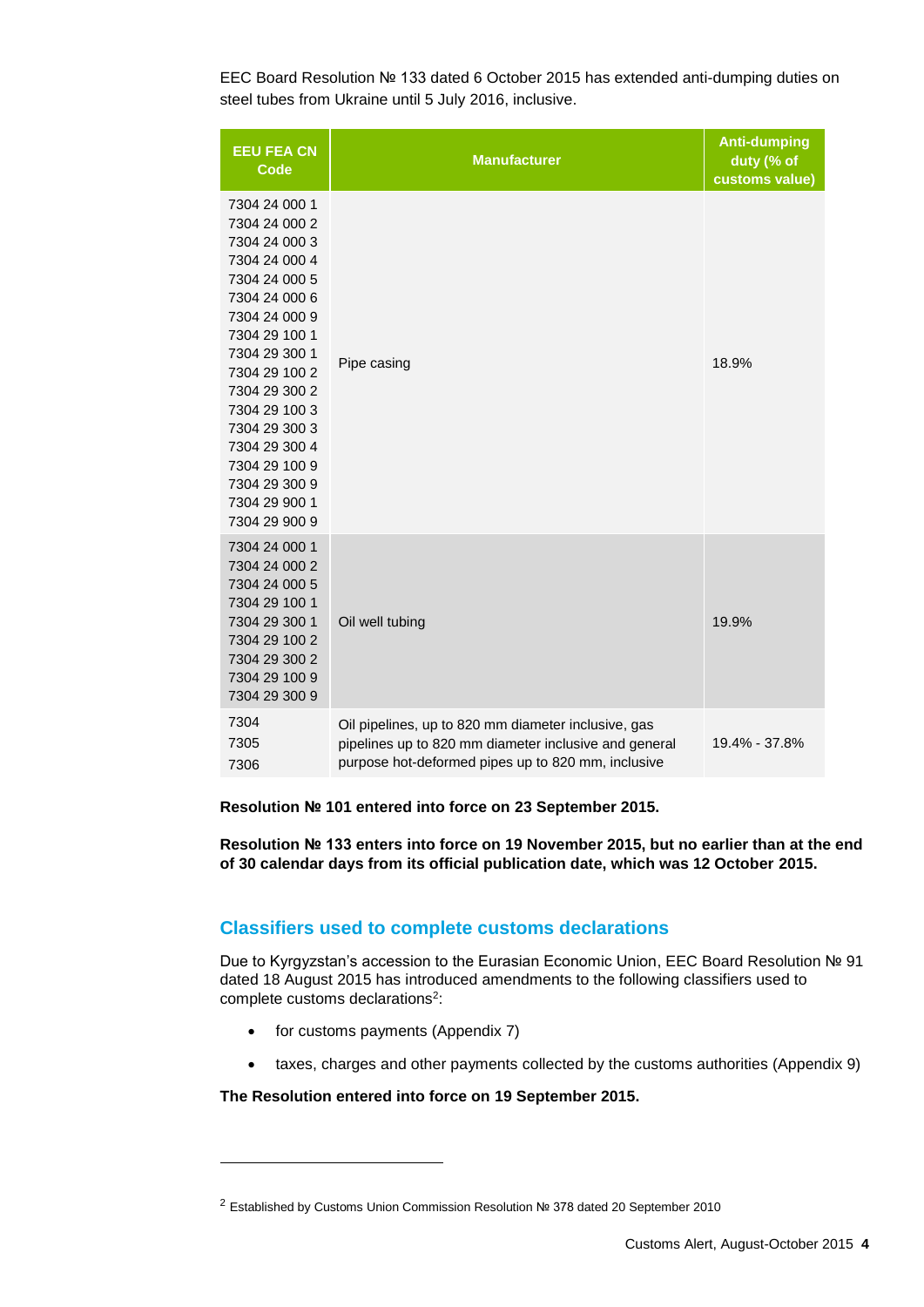#### **Tariff quotas for specific agricultural goods**

EEC Board Resolution № 99 dated 18 August 2015 has established tariff quotas on specific agricultural goods imported into the EEU in 2016.

Tariff quotas apply to agricultural goods imported into the EEU and released for domestic use, except for goods originating and imported from CIS member countries.

Tariff quotas are set for goods with the EEU FEA CN codes 0201, 0202, 0203, 0207 and 0404.

Goods imported under tariff quotas should be accompanied with a license from the authorised state body.

**The Resolution entered into force on 19 September 2015.**

#### **Amendments to the EEU Integrated Customs Tariff**

EEC Council Resolution № 54 dated 21 August 2015 amends the EEU Integrated Customs Tariff codes 0602, 2009, 3921, 4411, 4813, 6103, 8408, 8418, 8528, 8539, 8701, 8702, 803, 8704, 805, 9401, 9403 and 9609 in accordance with Russian WTO obligations. Notes to the EEU Integrated Customs Tariff have also been added.

The approved amendments are due to enter into force on 20 September 2015.

The table below shows the EEC Resolutions amending the EEU Integrated Customs Tariff:

| <b>EEC Council</b><br><b>Resolution No.,</b><br>publication date | <b>EEU FEA CN</b><br>code      | <b>Brief overview of goods</b>  | Import duty rate <sup>3</sup> |
|------------------------------------------------------------------|--------------------------------|---------------------------------|-------------------------------|
| $55^{4}$<br><b>10 September</b><br>2015                          | 3901 20 900 1                  | Selected types of polyethylene  | $0\%$ <sup>5</sup>            |
| <b>EEC Board</b><br><b>Resolution No.,</b><br>publication date   | <b>EEU FEA CN</b><br>code      | <b>Brief overview of goods</b>  | Import duty rate <sup>6</sup> |
| $86^{7}$                                                         | 8411 99 001 1                  | Selected jet turbine, turboprop | 5%                            |
| <b>20 August 2015</b>                                            | 8411 99 001 9                  | and gas turbine engines         | $5%^{21C}$                    |
| 898<br><b>20 August 2015</b>                                     | 8108 30 000 0                  | Titanium waste and scrap        | $0\%$ <sup>9</sup>            |
|                                                                  | 2710 12 110 1                  |                                 |                               |
| 10810                                                            | 2710 12 110 9                  | Selected types of light         | 5%                            |
| 2 September 2015                                                 | 2710 12 150 1<br>2710 12 150 9 | distillations                   |                               |

3 Import duties shows as a % of customs value, or in Euros/US\$

- 6 Import duties shows as a % of customs value, or in Euros/US\$
- <sup>7</sup> Resolution entered into force on 19 September 2015. Note 21С to the EEU Integrated Customs Tariff: import duties of 0% of customs value apply from 2 September 2014 until 1 September 2016, inclusive
- <sup>8</sup> Resolution entered into force on 19 September 2015
- 9 Import duties of 0% of customs value applies from the date this Resolution enters into force until 31 December 2016, inclusive. Note 57С to the EEU Integrated Customs Tariff

<sup>4</sup> Resolution entered into force on 20 September 2015

<sup>&</sup>lt;sup>5</sup> Import duties of 0% of customs value applies from the date this Resolution enters into force until 31 October 2016, inclusive. Note 58С to the EEU Integrated Customs Tariff

<sup>&</sup>lt;sup>10</sup> Resolution withdraws commodity positions 2710 12 110 0, 2710 12 150 0 and 2710 12 900 9. Valid from 2 October 2015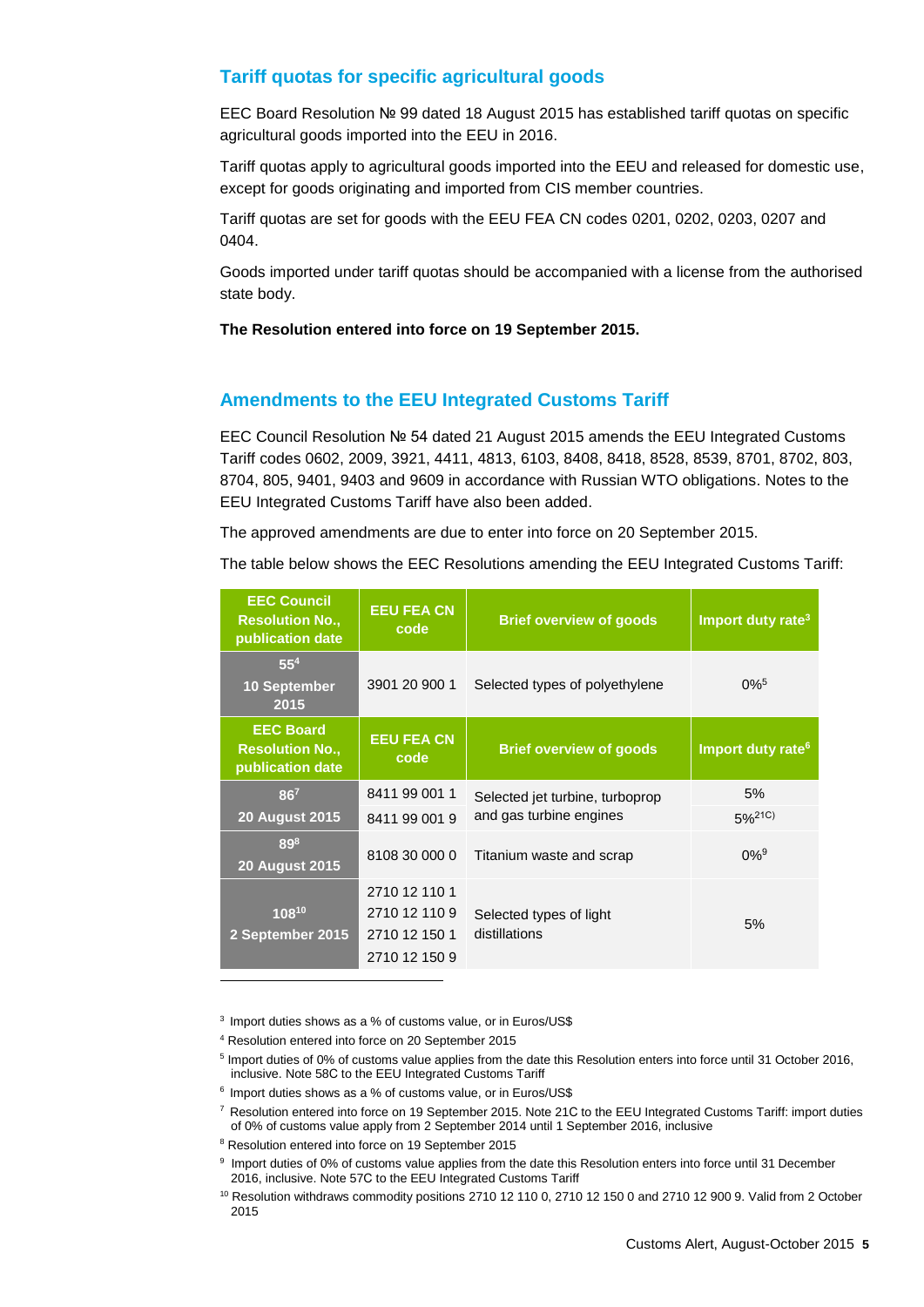|                                    | 2710 12 900 2 |                                                                                   |                       |
|------------------------------------|---------------|-----------------------------------------------------------------------------------|-----------------------|
|                                    | 2710 12 900 8 |                                                                                   |                       |
| 11311<br>11 September<br>2015      | 8430 41 000 2 | Selected drilling or tunnelling<br>machines, mechanical vehicles                  | 2%                    |
|                                    | 8430 41 000 8 |                                                                                   | $0\%$                 |
|                                    | 8430 50 000 2 |                                                                                   | 7.5%                  |
|                                    | 8430 50 000 3 |                                                                                   | $0\%$                 |
| $127^{12}$<br>29 September<br>2015 | 8410 90 000 1 | Selected parts for hydraulic<br>turbines and selected goods for<br>civil aircraft | $7.5\%$ <sup>13</sup> |
|                                    | 8518 10 300 1 |                                                                                   | $0\%$                 |
|                                    | 8518 29 300 1 |                                                                                   | 0%                    |

The full text of the document can be found on the official EEC website and EEU legal portal.

<sup>11</sup> Resolution withdraws commodity positions 8430 41 000 9 and 8430 50 000 1. Valid from 11 October 2015

<sup>&</sup>lt;sup>12</sup> Resolution enters into force at the end of 30 calendar days from its official publication

<sup>&</sup>lt;sup>13</sup> Import duties of 13% of customs value apply from the date this Resolution enters into force until 31 August 2016, inclusive. Note 56С to the EEU Integrated Customs Tariff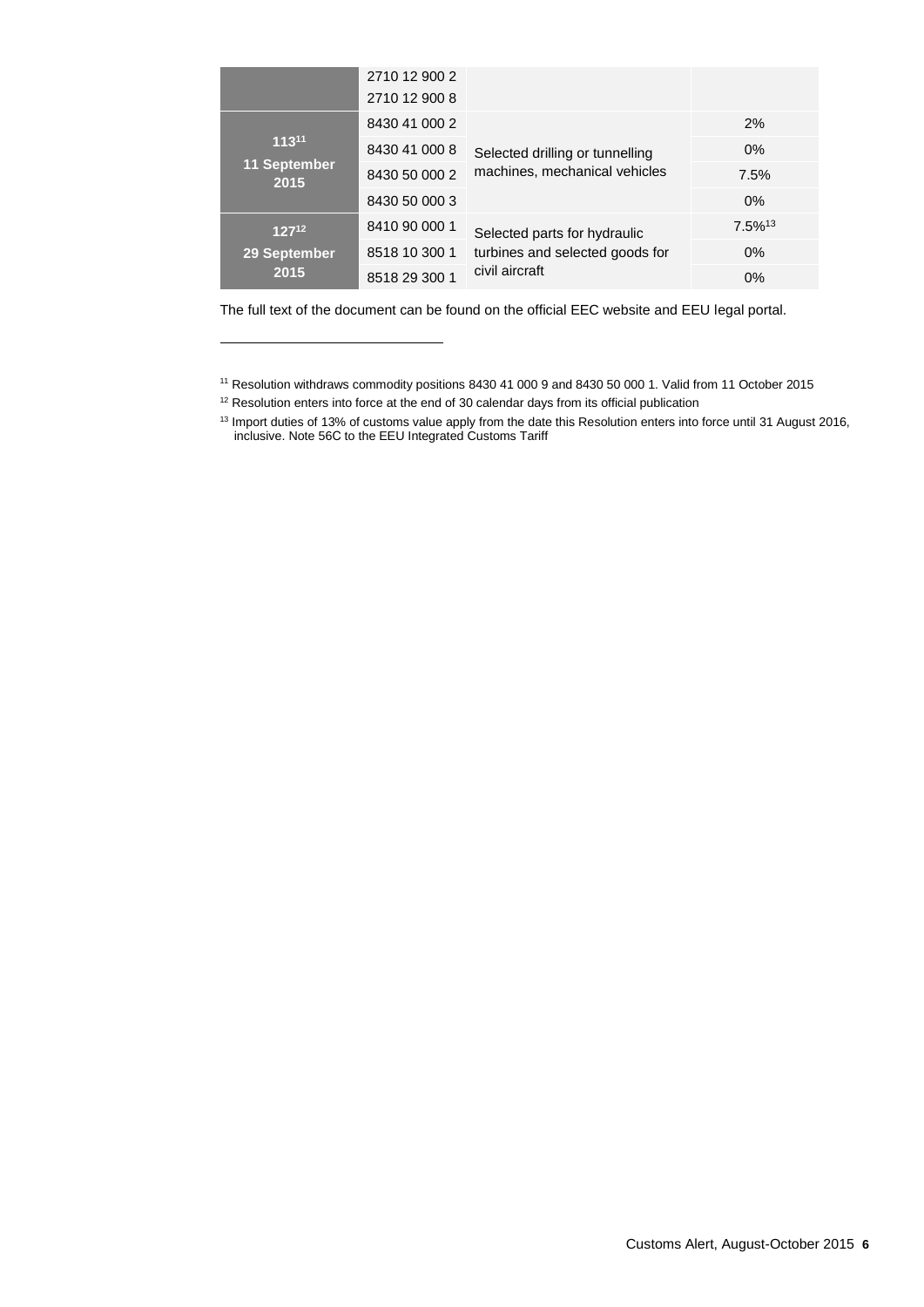# 3. Republic of Kazakhstan

### **Kazakhstan accession to the WTO**

On 12 October 2015, the President signed a Law № 356-V ЗРК ratifying a Protocol for Kazakhstan to accede to the 15 April 1994 Marrakesh Agreement establishing the World Trade Organisation.

Kazakhstan will become the WTO's 162<sup>nd</sup> full member by the end of a month from ratification of the protocol.

We will issue a special alert later covering the customs aspects of Kazakhstan's WTO membership.

### **Ban on the export of selected goods**

Orders of the Acting Minister for Investment and Development № 867 and № 868 dated 24 August 2015 have introduced a ban on the export from Kazakhstan of:

- untreated precious metals, precious metal scrap and waste classified as EEU FEA CN codes 7108 11 000 0, 7108 12 000 9 and 7112 91 000 0
- ferrous metal waste and scrap classified as EEU FEA CN code 7204, except for steel alloy waste and scrap, including stainless steel (EEU FEA CN code 7204 21 100 0 and 7204 21 900 0) and others (EEU FEA Cn code 7204 29 000 0)

for four months.

**The Orders entered into force from their publication date, which was 29 August 2015.**

#### **Deferral or instalment payment of customs duties**

Order of the Ministry of Finance № 398 dated 2 July 2015 approves a list of documents used to allow the deferral of customs duty payments or their payment in instalments.

| Grounds for a customs duty deferral or<br>payment in instalments                                                                                  | <b>Confirming document</b>                                                                                                                                                                         |
|---------------------------------------------------------------------------------------------------------------------------------------------------|----------------------------------------------------------------------------------------------------------------------------------------------------------------------------------------------------|
| Damage as a result of a natural disaster, man-<br>made catastrophe or other unforeseen<br>circumstances                                           | Written confirmation from regional authorities of<br>emergencies                                                                                                                                   |
| Delay in budget financing or payment for work<br>performed (services and goods provided) within<br>the framework of registered civil transactions | Written confirmation from the relevant national<br>budget programme administrator of delays in<br>financing from the national budget or payment<br>for work performed (services or goods provided) |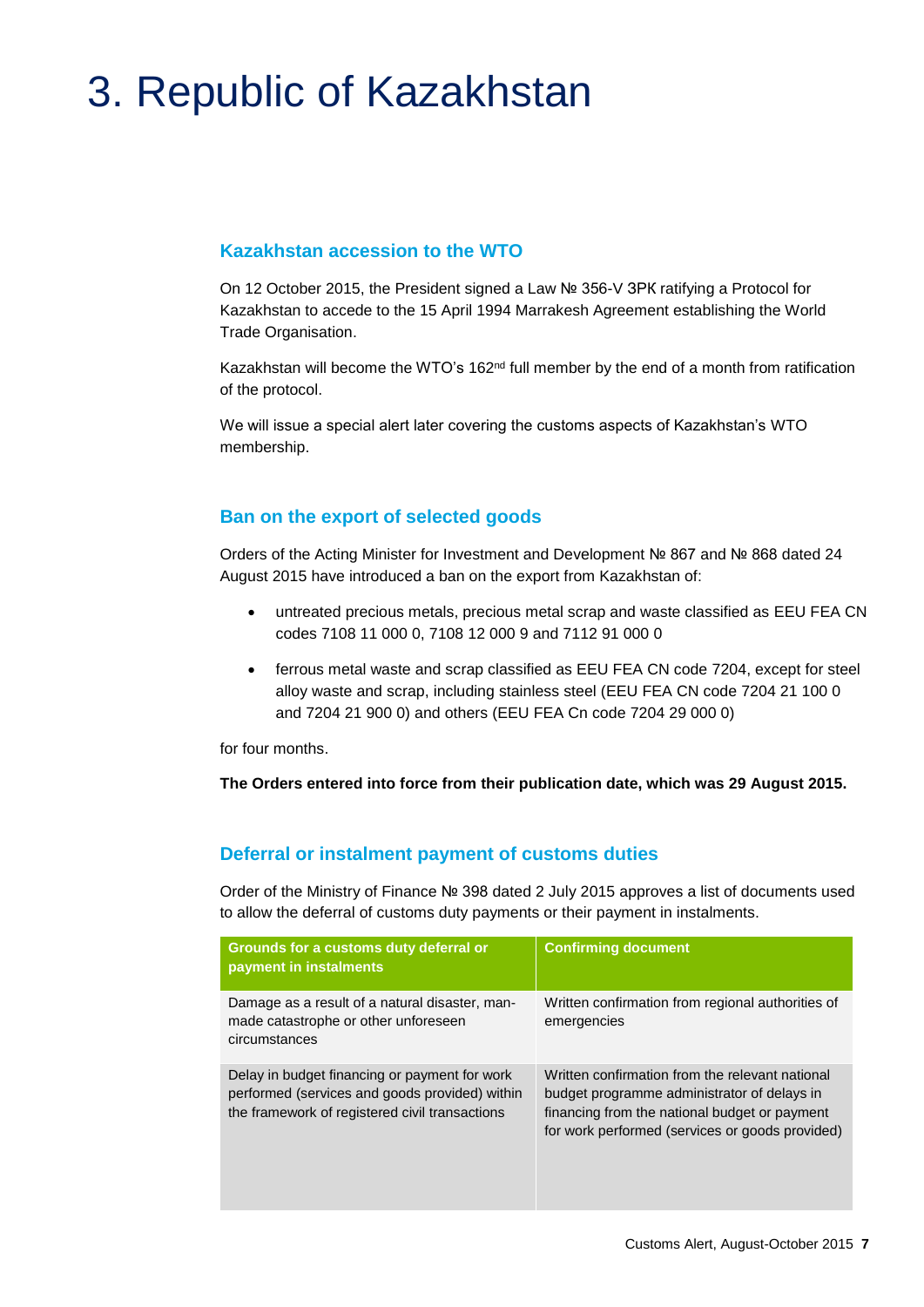| Import of perishable goods into the EEU                                                                                                                                                                                                                                            | Normative legal acts covering public health,<br>hygiene standards are approved by the public<br>health authorities and are binding for all<br>individual and legal entities in Kazakhstan <sup>14</sup> .                                                                                                                                                                |
|------------------------------------------------------------------------------------------------------------------------------------------------------------------------------------------------------------------------------------------------------------------------------------|--------------------------------------------------------------------------------------------------------------------------------------------------------------------------------------------------------------------------------------------------------------------------------------------------------------------------------------------------------------------------|
| Supplies of goods within the framework of<br>international treaties                                                                                                                                                                                                                | Copies of valid international treaties to which<br>Kazakhstan is a party                                                                                                                                                                                                                                                                                                 |
| Import into the EEU of goods included in a list of<br>imported foreign aircraft and parts on which<br>customs duties may be deferred or paid in<br>instalments                                                                                                                     | Written confirmation of the civil aviation<br>authorities on the use of imported foreign<br>aircraft and parts, provided flights are served by<br>Kazakhstan air companies                                                                                                                                                                                               |
| Import into the EEU by agricultural companies<br>or supplies for them of planting material or<br>seeds, crop protecting agents, agricultural<br>machinery from EEU FEA CN subpositions<br>8424 81, 8433 51 and 8433 59, animal food,<br>apart from cat, dog and domestic bird food | A document confirming the execution of<br>agricultural activities by an organisation<br>importing the goods in question or for which the<br>goods in question are being supplied                                                                                                                                                                                         |
| Import of goods, including materials and<br>supplied, technical machinery, components and<br>spare parts, for their use in industrial processing                                                                                                                                   | Foreign trade agreement (contract) on the<br>supply of imported raw materials and supplied,<br>technical machinery, components and spare<br>parts to it, for their use in industrial processing<br>Technical production flow diagram (production<br>fragment) with imported goods used as raw<br>materials, supplies, technical machinery,<br>components and spare parts |

**The Order entered into force on 10 September 2015.**

### **Rules for customs operations during customs declaration and issuing goods before customs declaration**

Ministry of Finance Order № 112 dated 23 February 2015 establishes the Rules for Customs Rules during Customs Declaration and issuing Goods before Customs Declaration.

The above rules establish the sequence of actions taken by declarants and officials during customs declaration and releasing goods before filing a customs declaration, and also the form for a commitment to file a customs declaration and provide required documentation.

The full text of the document can be found at official Kazakhstan sources.

**The Order entered into force on 19 April 2015.**

### **Rules for issuing permits to process products outside of Kazakhstan**

Minister for Investment and Development Order № 419 dated 31 March 2015 approves rules for issuing permits to process products outside of Kazakhstan in accordance with the Law № 300-III *On Export Controls* dated 21 July 2007.

The rules establish the procedure for issuing permits, and also approve:

- the permit form
- the application form for a permit
- information form

l

**The Order entered into force on 29 September 2015.**

<sup>14</sup> Point 6 of article 144 of the Code *On Public Health and the Health System*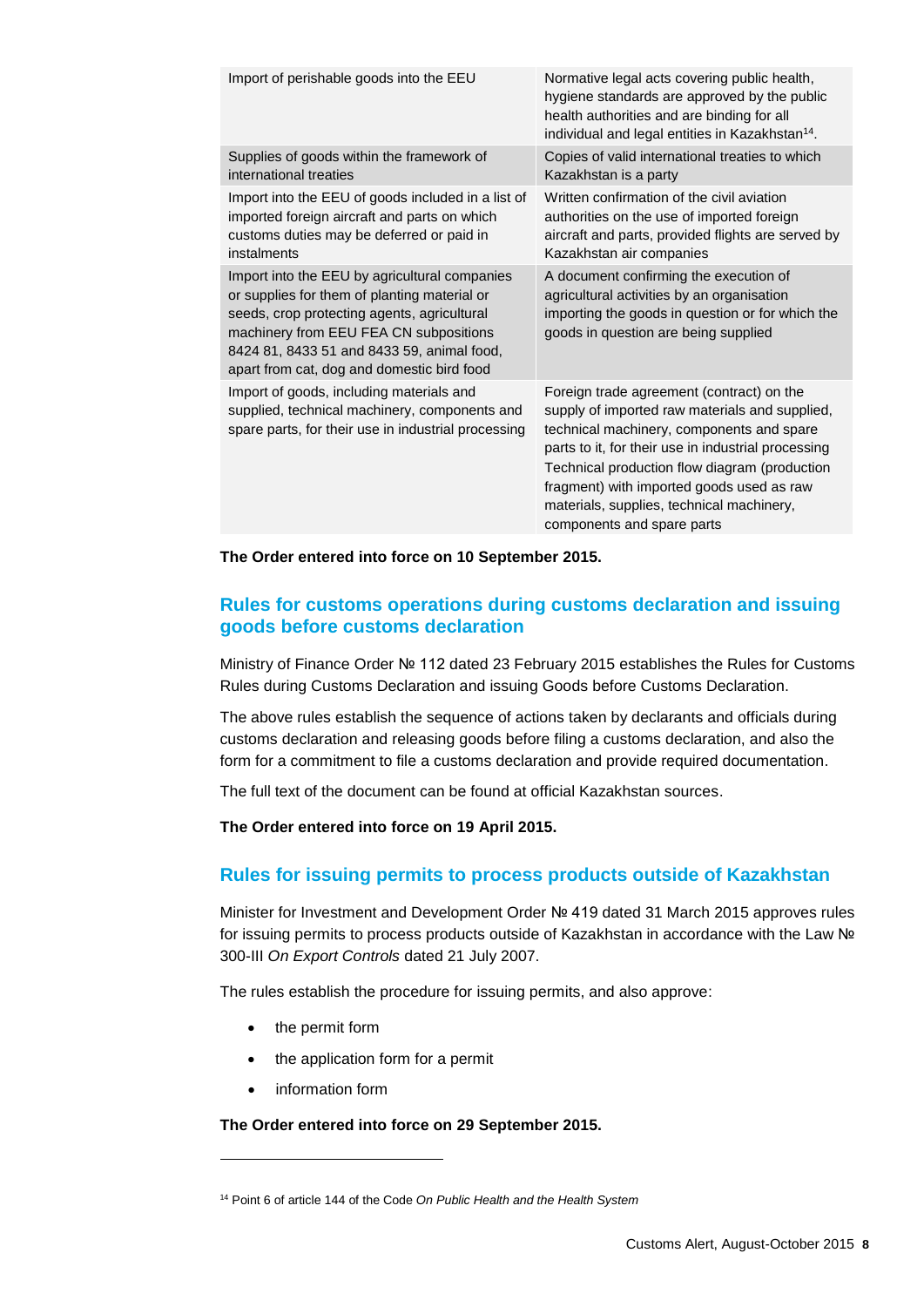### **List of imported goods on which value added tax is paid according to the offset method**

National Economy Minister Order № 616 dated 24 August 2015 has amended and supplemented the list of imported goods on which VAT is paid according to the offset method<sup>15</sup>.

The amendments were made to ensure the list complies with the EEU FEA CN<sup>16</sup>.

**The Order entered into force on 17 October 2015.**

<sup>15</sup> Establishes by National Economy Minister Order № 93 dated 13 February 2015

<sup>16</sup> Establishes by EEC Council Resolution № 54 dated 16 July 2012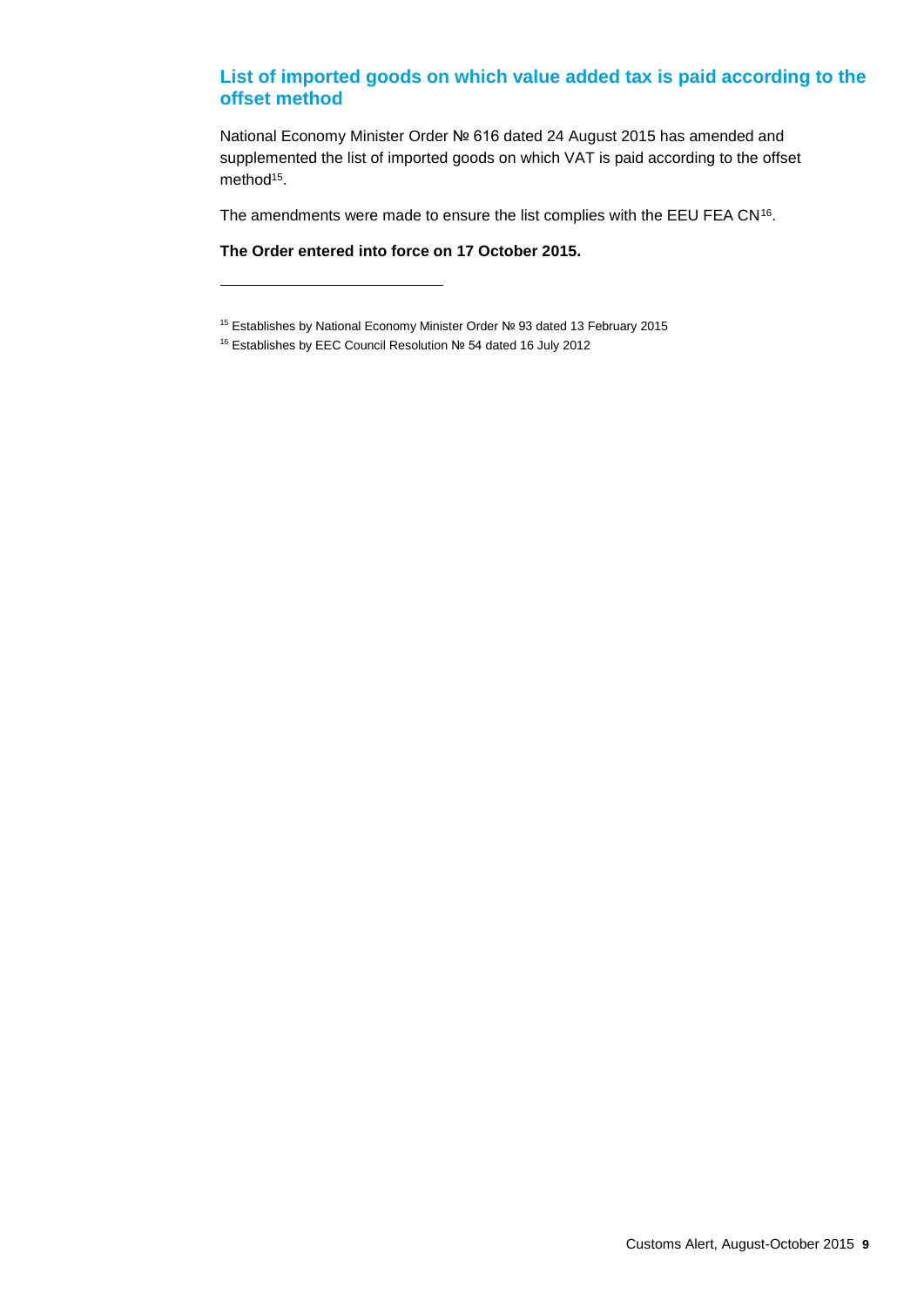# 4. Dear Clients

Please contact us should you have any questions regarding the application of Customs Union or Kazakhstan customs law.

The Deloitte customs group provides services specifically designed to assist those performing foreign economic activities understand and apply statutory rules and regulations concerning the import and export of goods. We have a team of experts to work on our engagements who have both theoretical and practical customs knowledge, which, in our opinion, is the key to a quality and professional job.

We are always glad to be of assistance!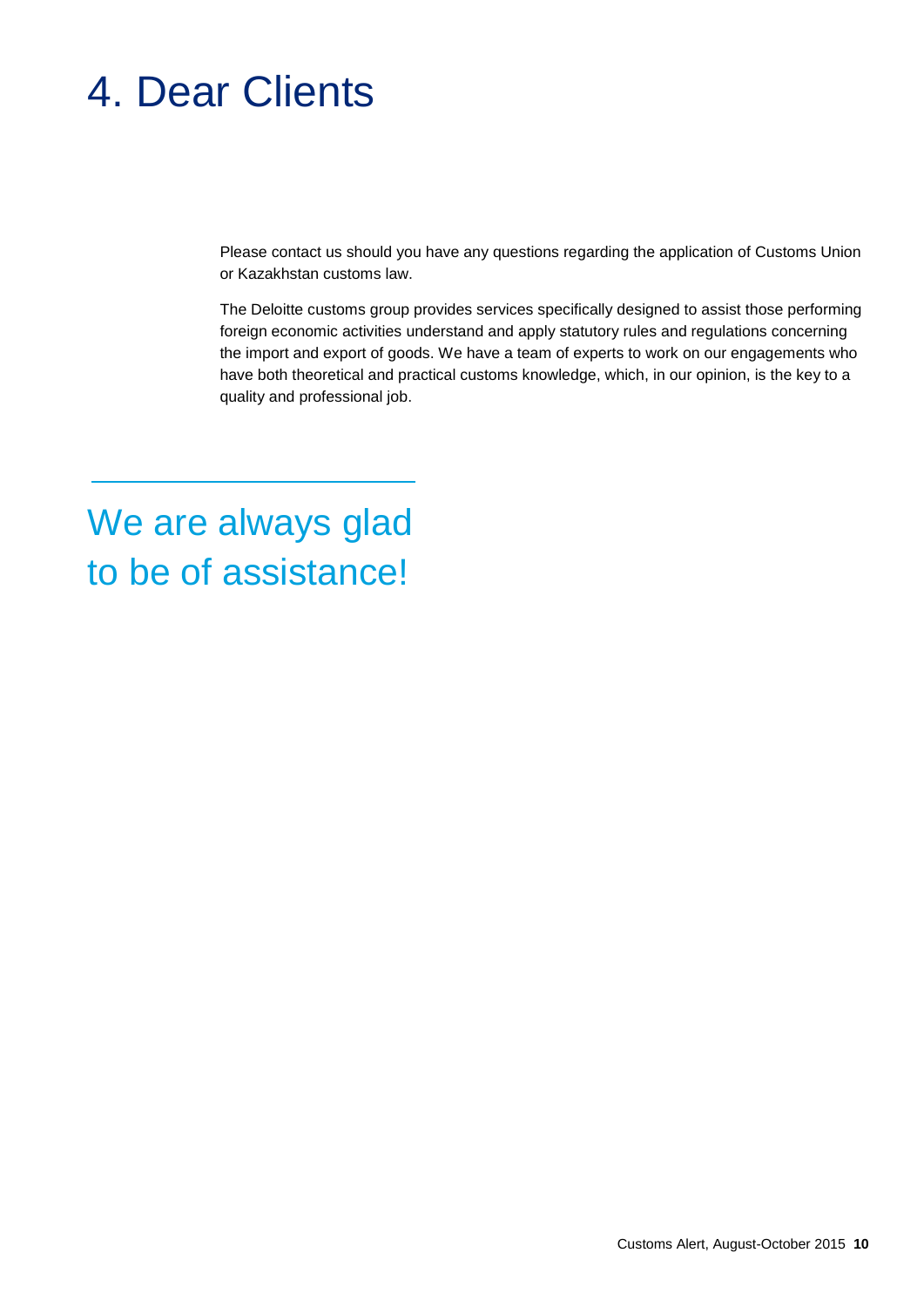# 5. Contacts:

## **Almaty:**

**Vladimir Kononenko** Partner Tel.: +7(727) 258 13 40 Fax: +7(727) 258 13 41 Email: [vkononenko@deloitte.kz](mailto:vkononenko@deloitte.kz)

#### **Astana:**

**Sholpan Dossymkhanova** Manager Tel.: +7(717) 258 04 80 Fax: +7(717) 258 03 90 Email: sdossymkhanova@deloitte.kz

## **Atyrau / Aktau:**

**Anthony Mahon** Partner Tel.: +7(727) 258 13 40 Fax: +7(727) 258 13 41 Email: anmahon@deloitte.kz